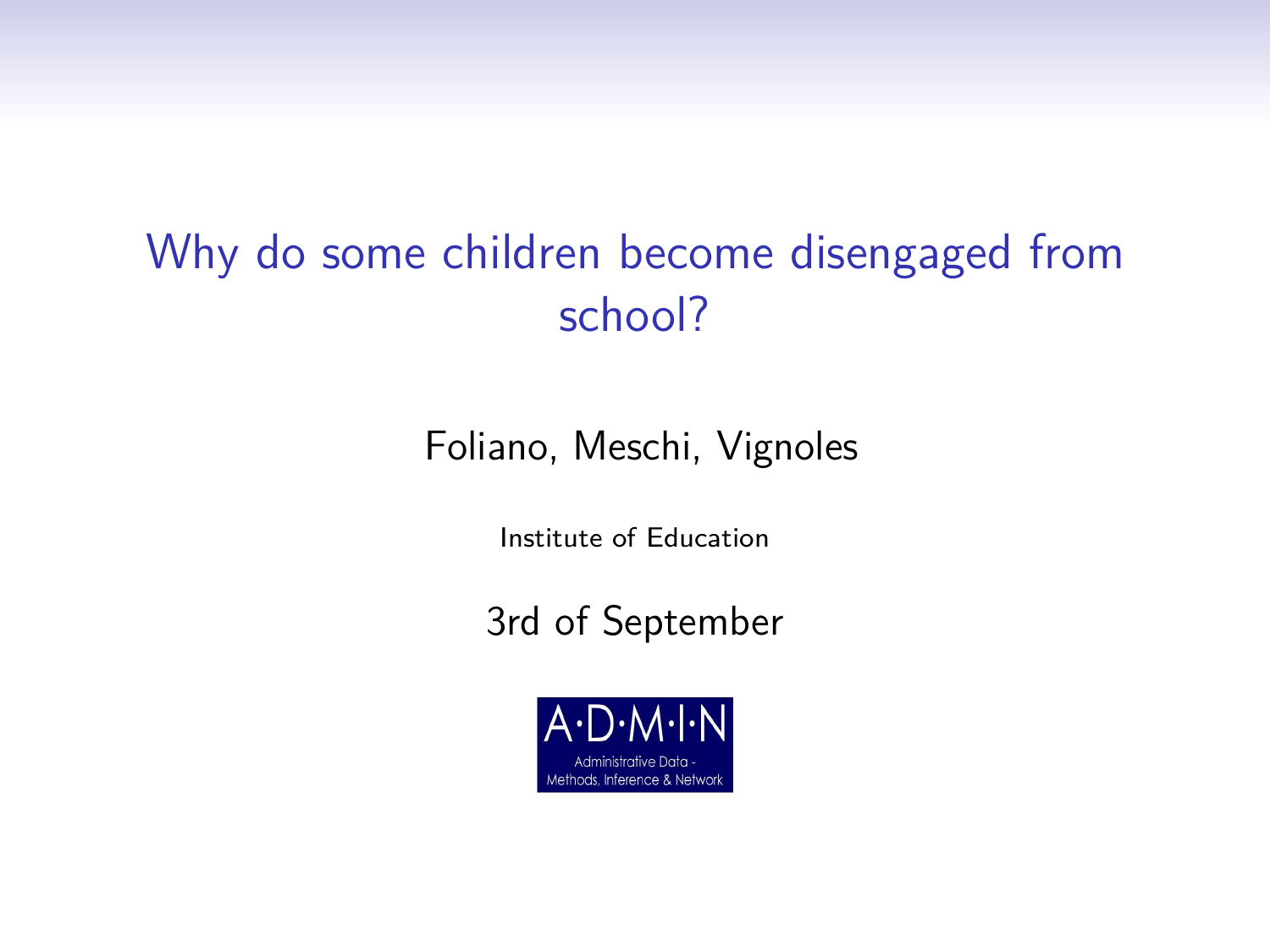# **Outline**

- Motivations
- Literature on school satisfaction and disengagement
- Research aims
- The model
- Data
- Results
- Conclusions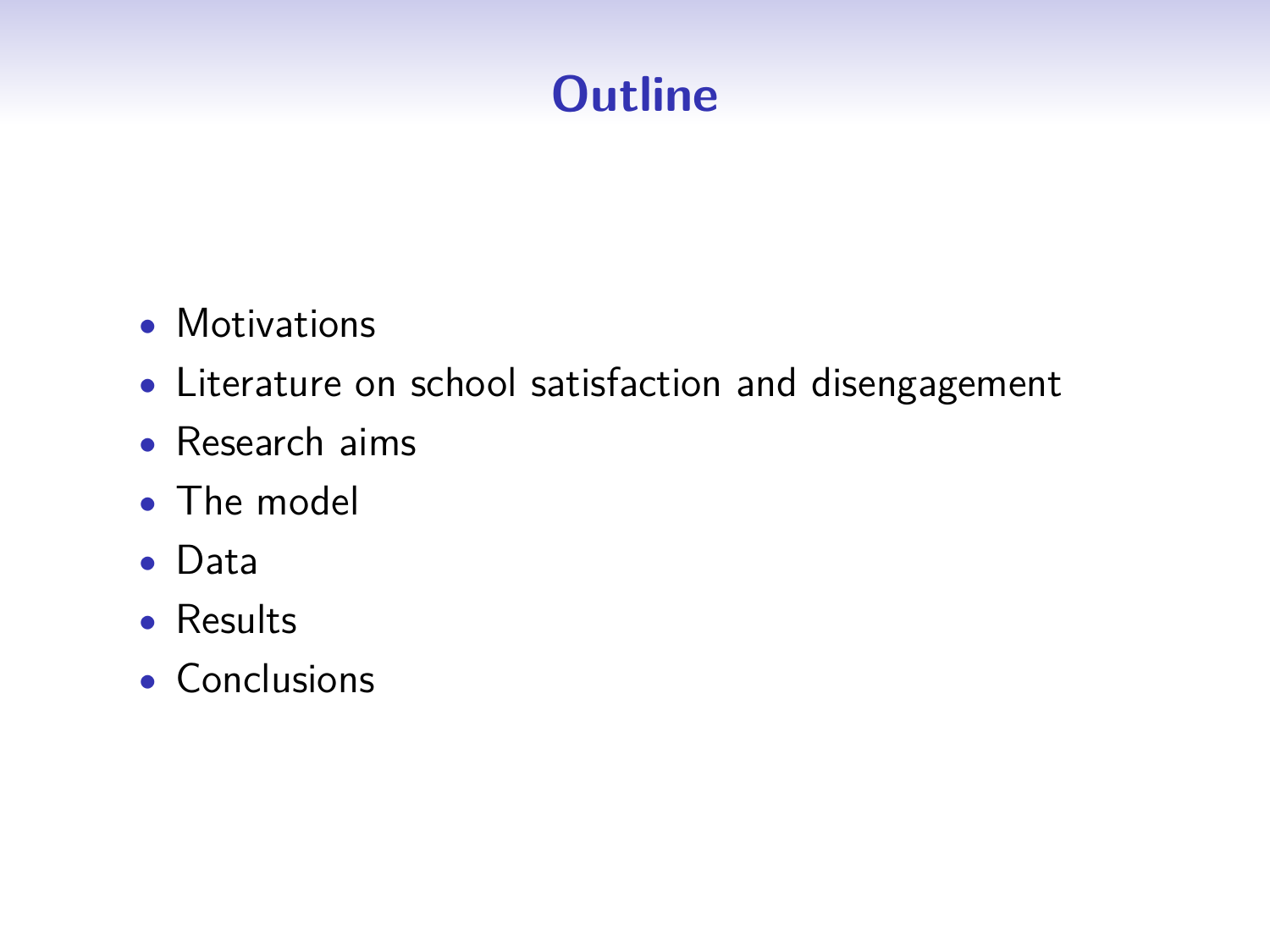## **Motivations**

- No child Left Behind and Every Child Matters: focus on pupil well being
- Focus on the whole child rather than simply on academic attainment
- Schools should have broader aims and potentialy produce a range of outcomes for children such as well being, engagement with school and other positive outcomes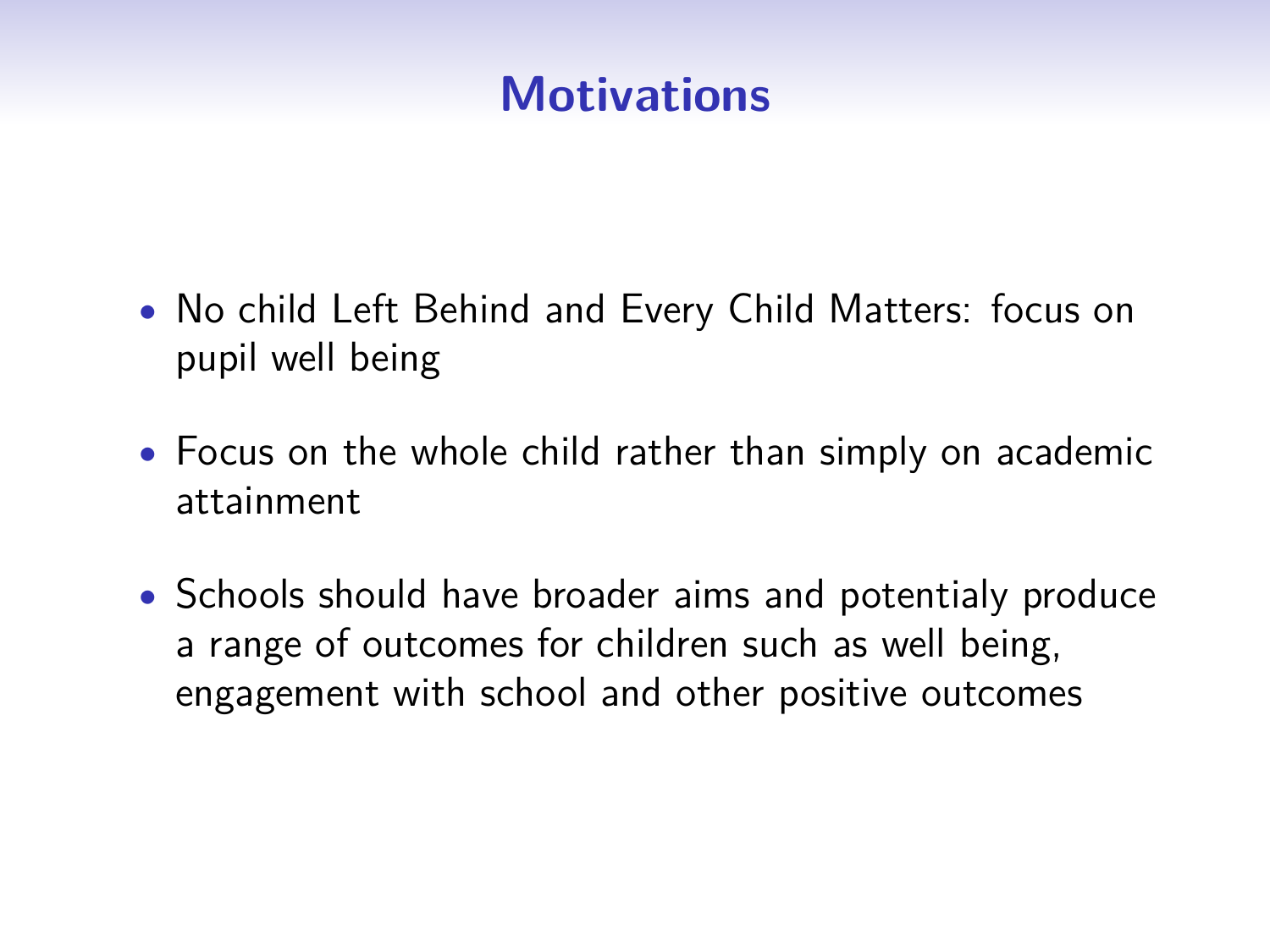## **Motivations: Why is disengagement relevant?**

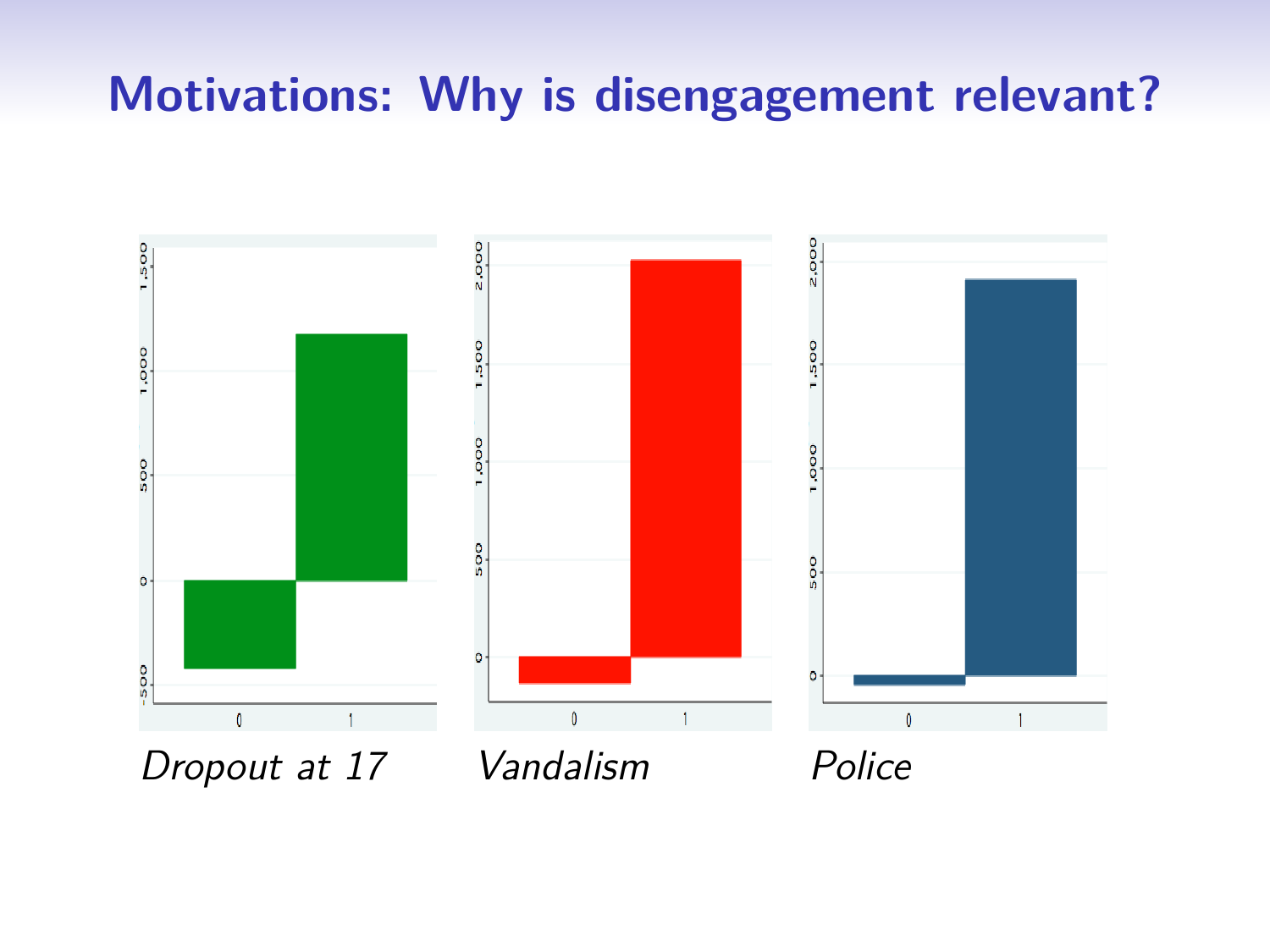## **Literature**

- Fredricks, Blumenfield and Paris (1994)
	- Engagement as multidimensional construct: emotional, behavioural and cognitive
- Bosworth (1994)
	- Engagement and truanting behaviour as determinants of achievement
- Gibbons and Silva (2008)
	- Parental perception of school quality and children wellbeing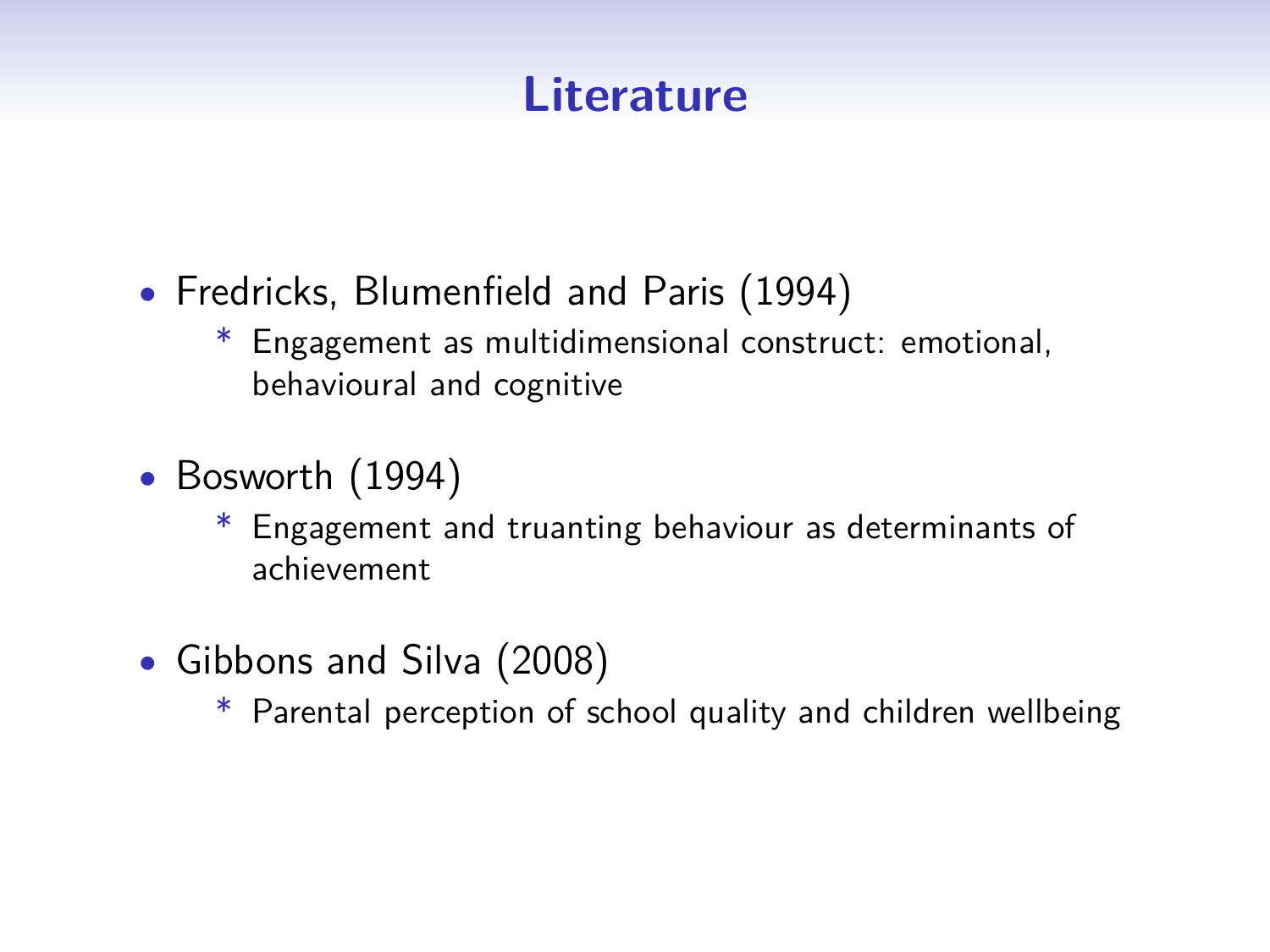### **Research aims**

- Our analysis builds on and extends the previous literature by adopting a longitudinal framework
- What can we learn about the relationship between child's disengagement and the environment surrounding the child?
- We explore the role that school characteristics might play in children's disengagement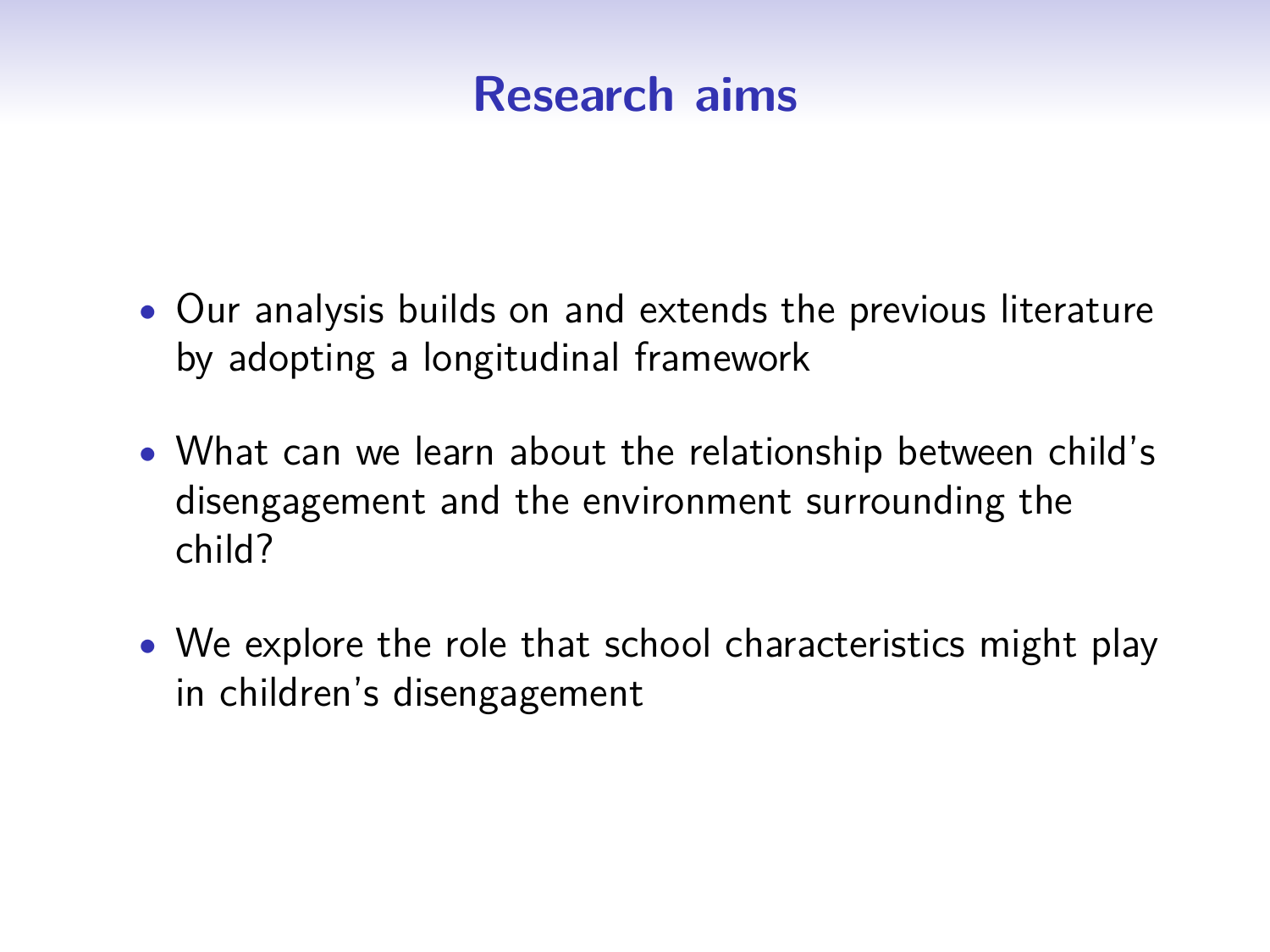## **The model**

• To model the outcome of interest, namely emotional disengagement, we assume a linear relationship between the continuous outcomes of interest and the explanatory variables:

$$
ED_{it} = Z'_{it}\gamma + X'_{it}\beta + \varphi u_i + \varepsilon_{it}
$$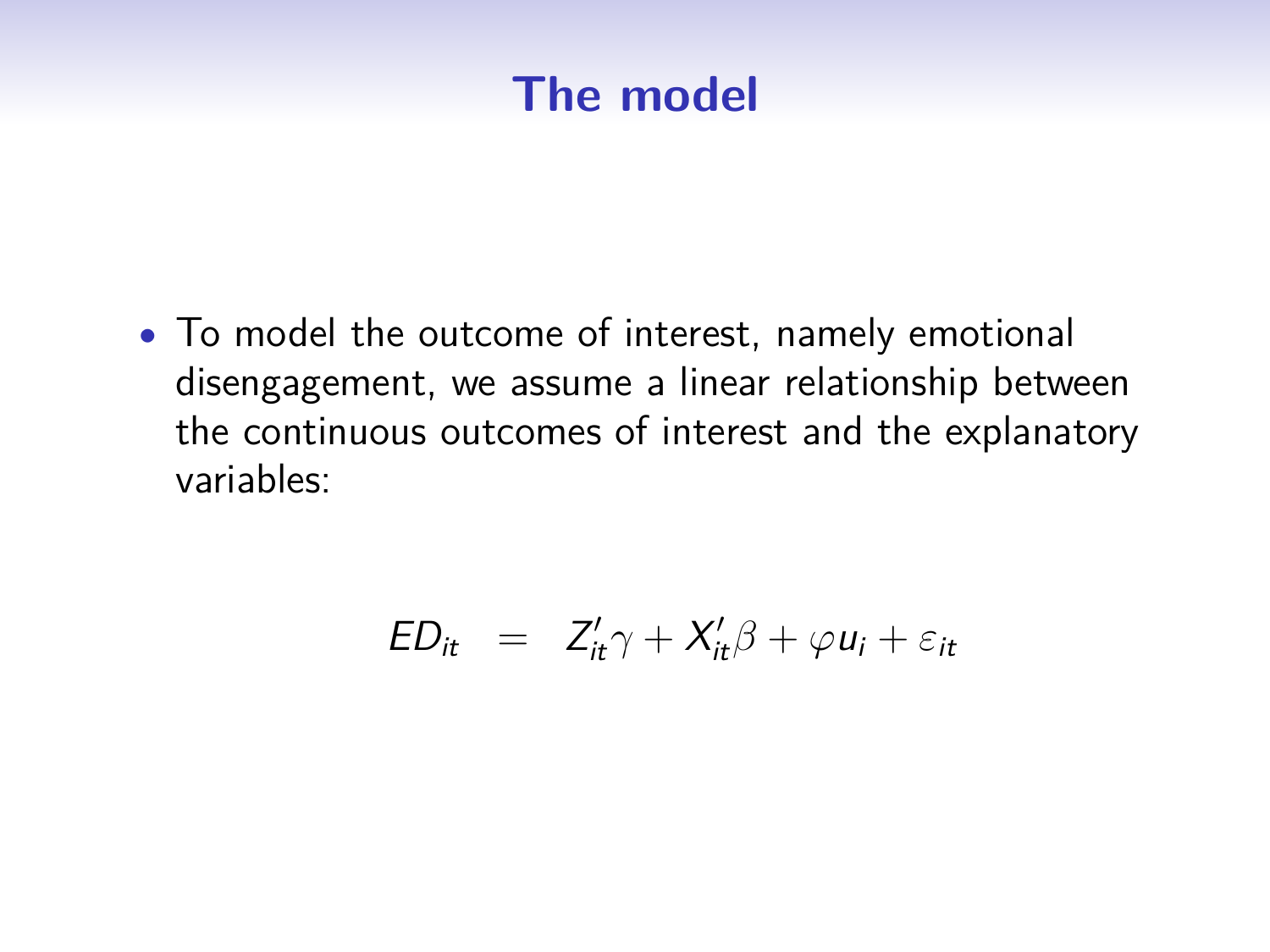### **Data Description**

#### • LSYPE

- \* Measure of Emotional Disengagement
- \* Individual time-varying characteristics
- PLASC
	- \* FSM
	- \* School time-varying characteristics
	- \* Individual and school value added measure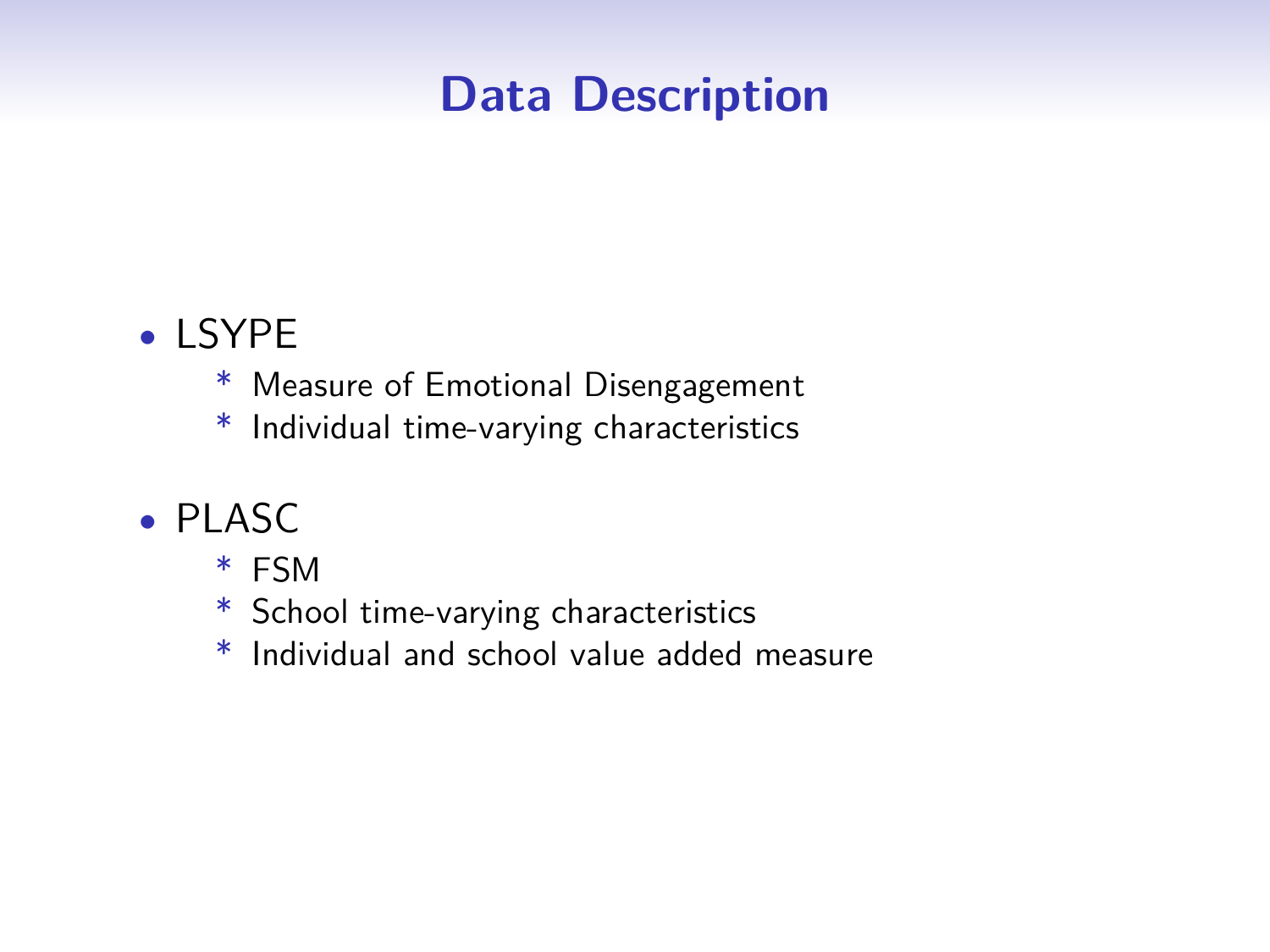## **Dependent variable: Emotional Disengagement**

Measure based on the following questions:

- I am happy when I am at school
- School is a waste of time for me
- School work is worth doing
- Most of the time I don't want to go to school
- On the whole I like being at school
- I work as hard as I can in school
- In a lesson, I often count the minutes till it ends
- The work I do in lessons is a waste of time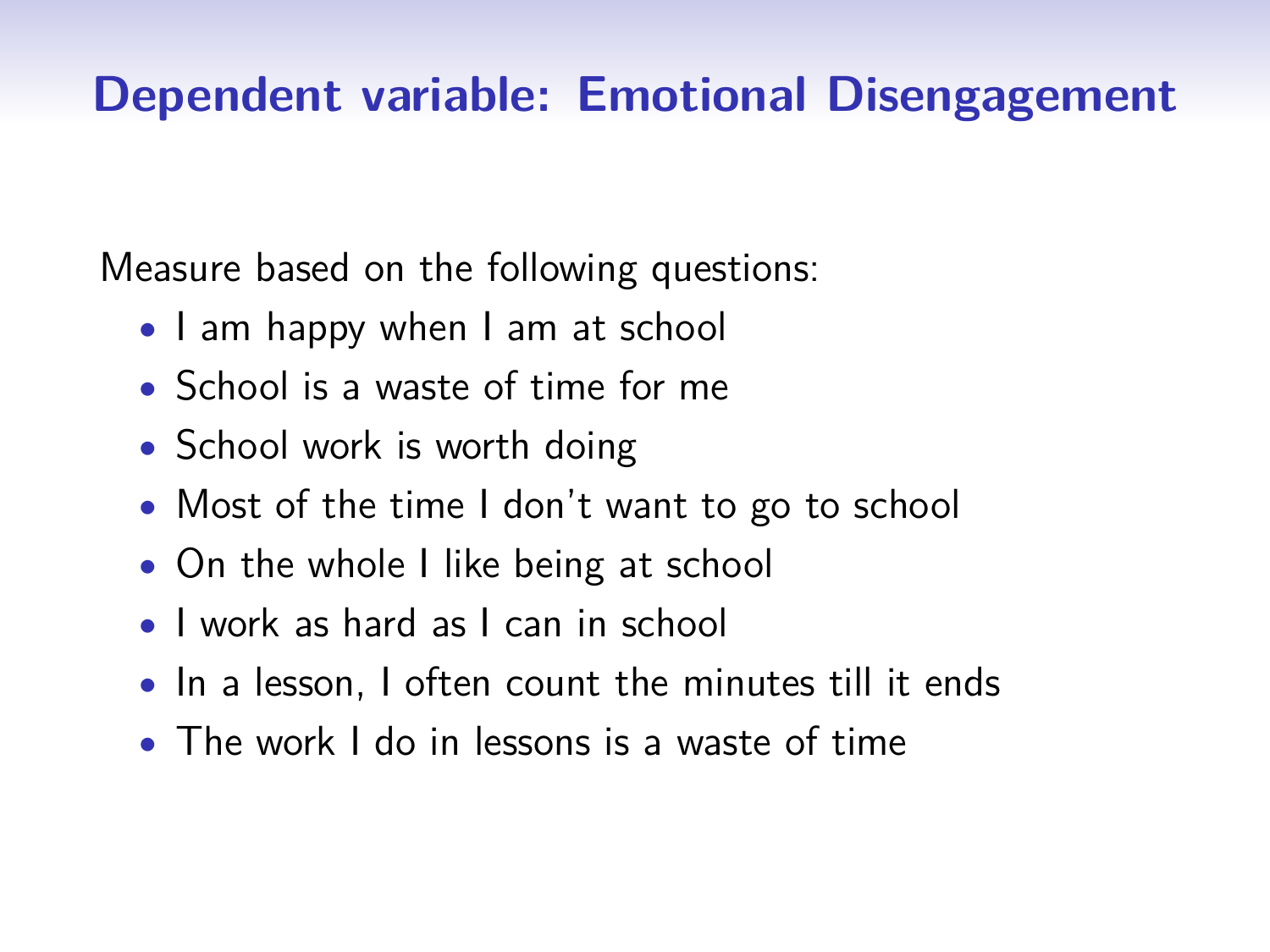#### **Dependent variable: Emotional Disengagement**

Multivariate ordinal variables create problems in generating a ranking of the underlying latent trait. To overcome the problem we use a ranking score (Wittowski, 2004) based on the indicator function:

$$
I(x_{j'} < x_j) = \begin{cases} 1 & \text{if } x_{j'} < x_j \\ 0 & \text{if } x_{j'} \text{ and } x_j \text{ cannot be ordered} \\ 0 & \text{if } x_{j'} > x_j \end{cases}
$$

The score is then defined as:

$$
u(x_j) = \sum_{j'} I(x_{j'} < x_j) - \sum_{j'} I(x_{j'} > x_j)
$$

where  $x_i = (x_{i1}, ..., x_{il})$ , j=1...N and L is the number of item responses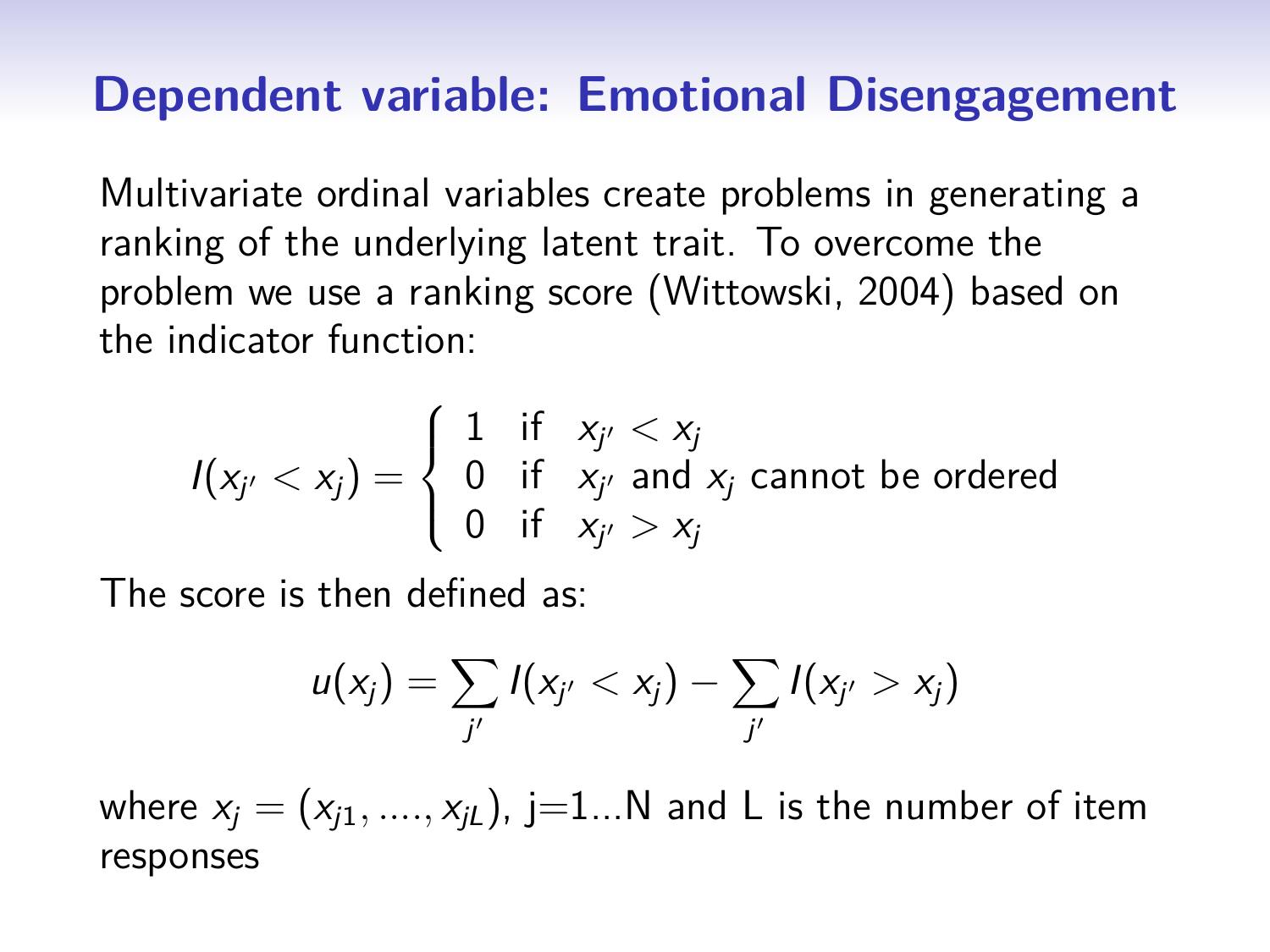### **Dependent variable: Emotional Disengagement**



Distribution of emotional dis-Distribution of emotional disengagement by wave engagement by gender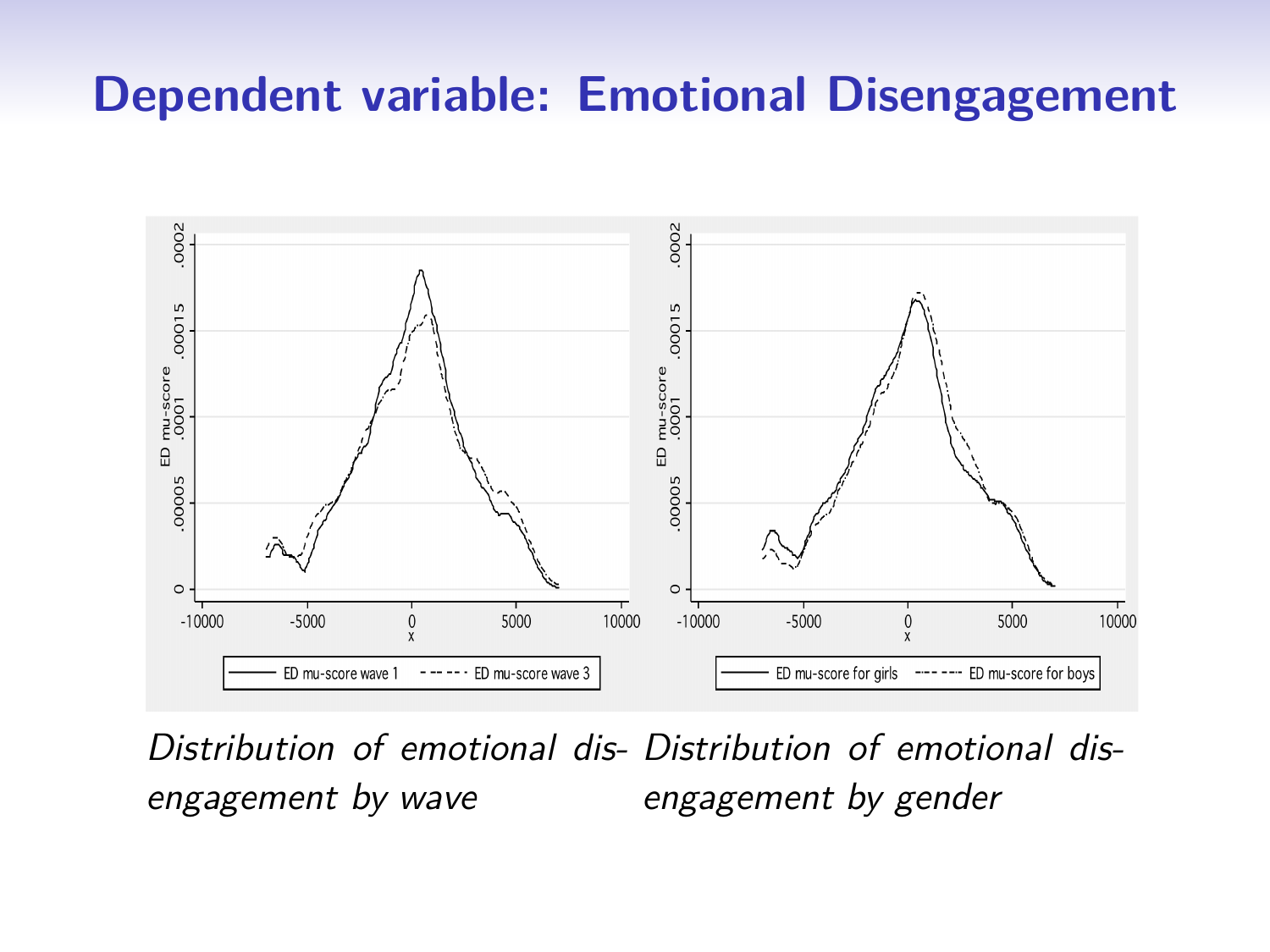## **School performance and disengagement**

- As a measure of school performance we use the school mean value added from KS2 to KS3 for the first wave, and from KS3 to KS4 for the third wave.
- The value added in school  $i$  is the average difference between attainment  $y_{ijt}$  and  $\hat{y}_{ijt-1}$  for pupils  $i = \{1, \ldots n_i\}$  in school *j*.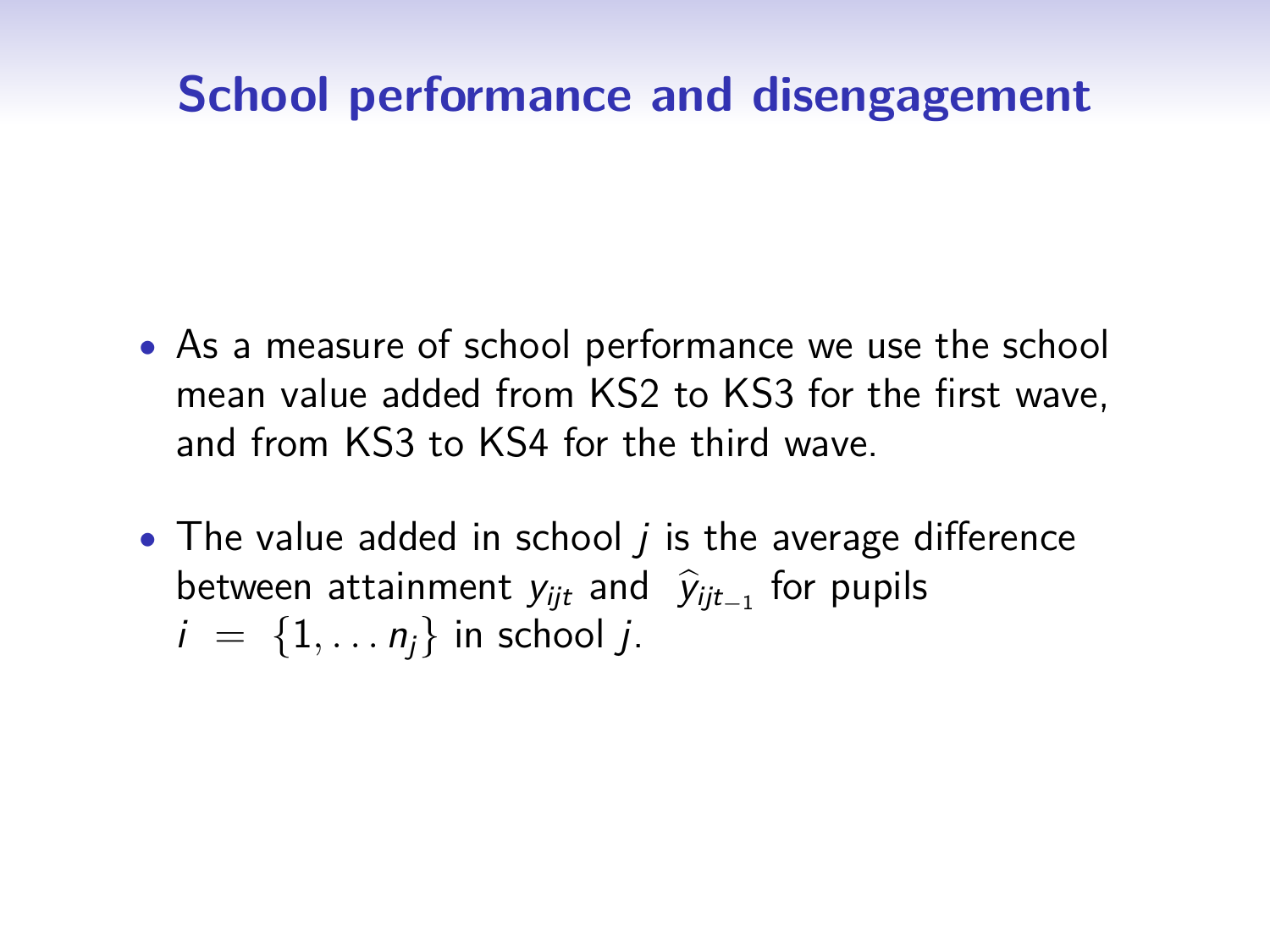## **Descriptive statistics**

Table: Individual characteristics

|                        | First Quartile    |           | Last Quartile    |           |
|------------------------|-------------------|-----------|------------------|-----------|
| Wave 3 (2006)          | (high engagement) |           | (low engagement) |           |
| Variables              | Mean              | Std. Dev. | Mean             | Std. Dev. |
| Whether played truant  | 0.09              | 0.28      | 0 4              | 0.49      |
| Achievement            | 0.6               | 0.77      | $-0.09$          | 0.89      |
| Individual Value Added | 0.31              | 0.59      | $-0.09$          | 0.64      |
| Single parent          | 0.23              | 0.42      | 0.33             | 0.47      |
| Eligible for FSM       | 0.14              | 0.35      | 0.13             | 0.34      |
| Whether bullied        | 0.16              | 0.36      | 0.35             | 0.48      |
| No of hours worked     | 1.55              | 3.32      | 2.11             | 4.33      |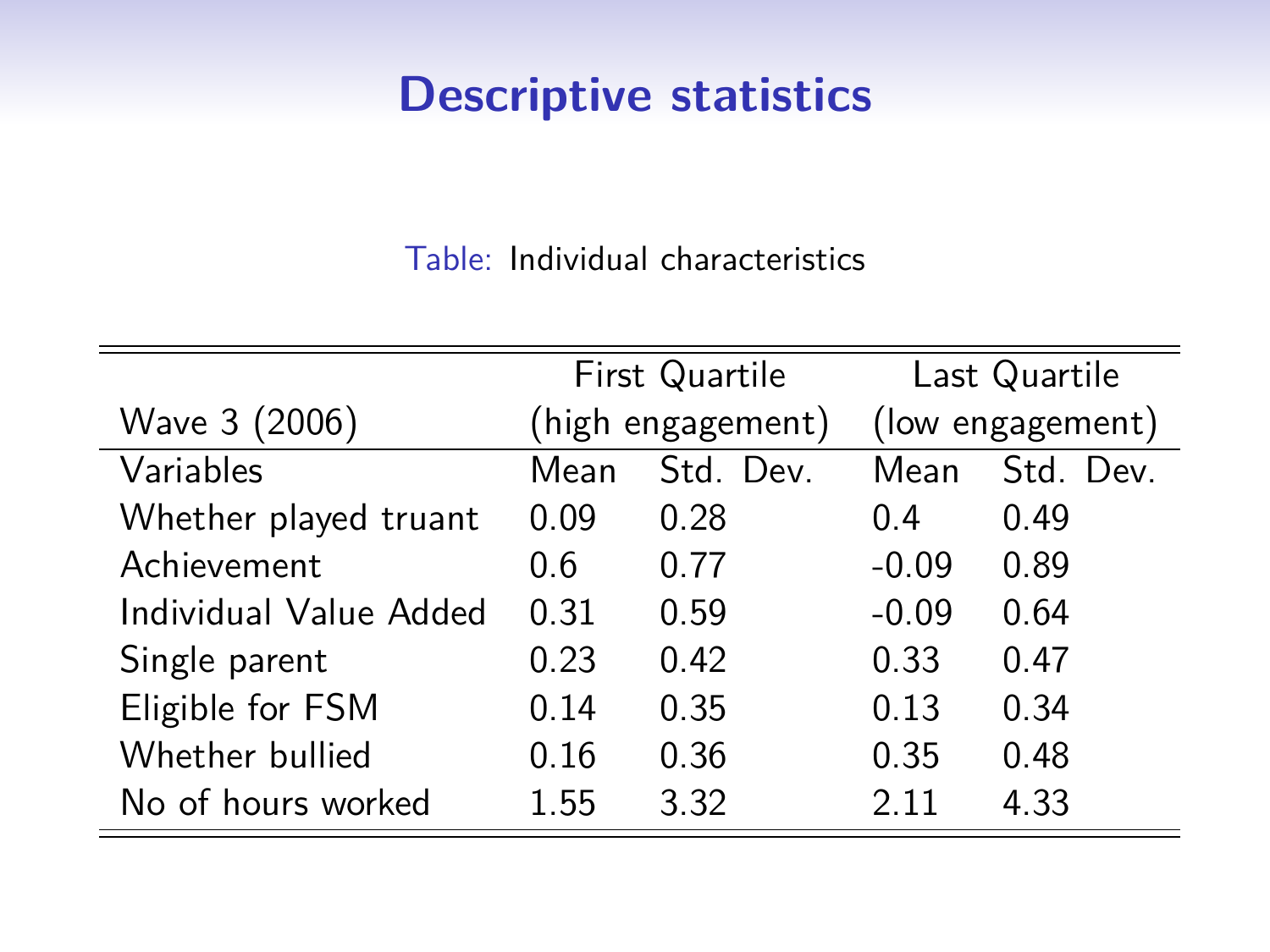## **Descriptive statistics**

Table: School characteristics

|                       | First Quartile    |           | Last Quartile    |           |
|-----------------------|-------------------|-----------|------------------|-----------|
| Wave 3 (2006)         | (high engagement) |           | (low engagement) |           |
| Variables             | Mean              | Std. Dev. | Mean             | Std. Dev. |
| School size           | 1150.77           | 331.54    | 1131.37          | 339.44    |
| Pupil-teacher ratio   | 16.49             | 1.64      | 16.69            | 1.7       |
| School Value Added    | 0.02              | 0.3       | $-0.01$          | 0.27      |
| School % of SEN       | 15.83             | 10.2      | 15.87            | 9.23      |
| School % of EAL       | 18.05             | 25.76     | 12.83            | 21.61     |
| School % of ethn min  | 29.1              | 30.25     | 22.68            | 26.45     |
| School % of FSM       | 12.94             | 12.65     | 11.39            | 10.66     |
| Expenditure per pupil | 4.49              | 0.71      | 4.42             | 0.67      |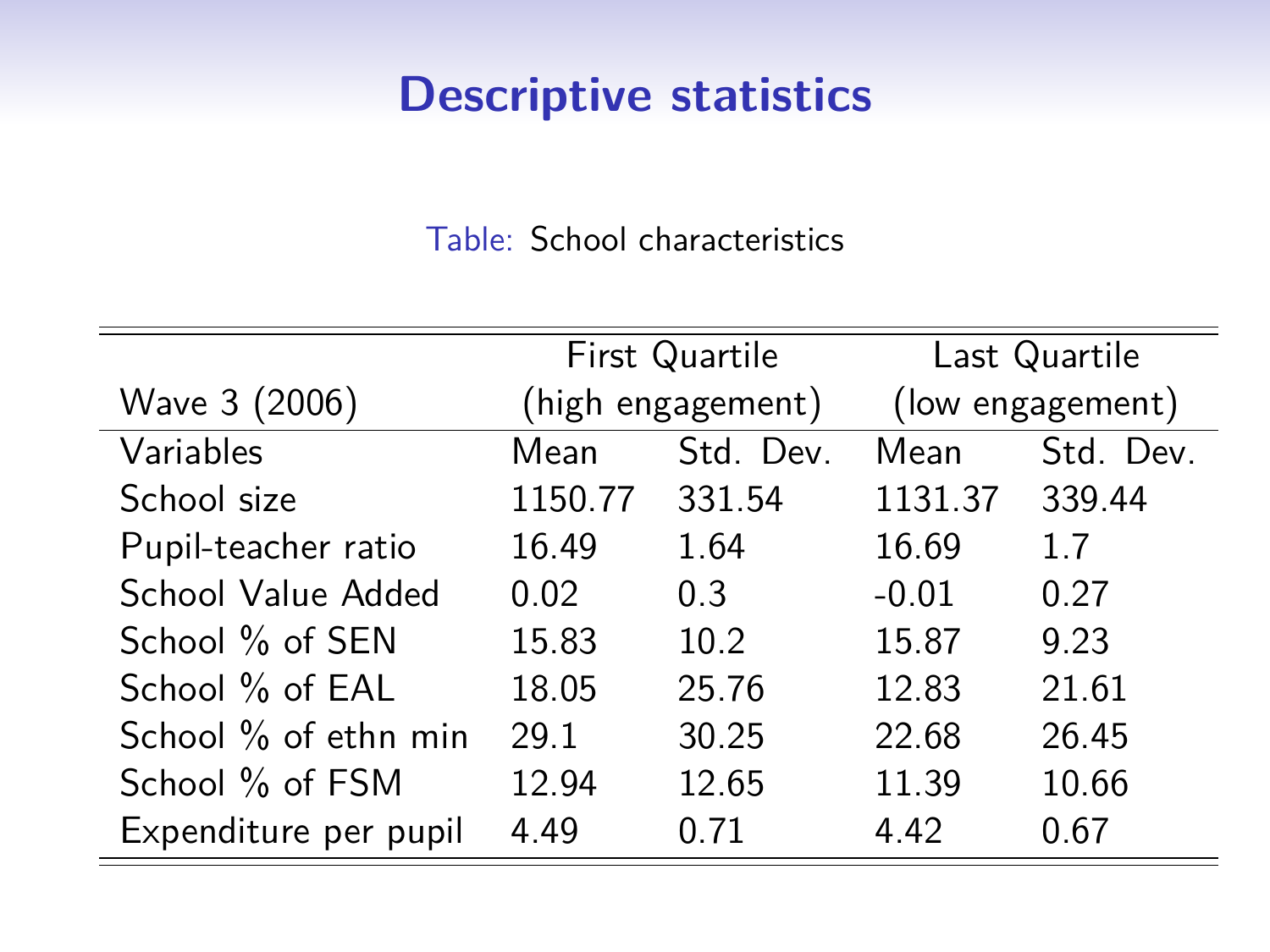#### **Regression results**

Table: OLS and Fixed Effects

| Variables              | <b>OLS</b>    | <b>FIXED EFFECTS</b> |
|------------------------|---------------|----------------------|
| School value added     | 697.024***    | 242.268**            |
|                        | (109.97)      | (96.718)             |
| Individual value added | $-395.786***$ | 135.523              |
|                        | (61.39)       | (80.872)             |
| Whether bullied        | 713.335***    | 284.877***           |
|                        | (52.35)       | (83.933)             |
| Observations           | 14068         | 14068                |
| R-squared              | 0.09          | 0.75                 |

In the regressions we include a set of school and individual time variant characteristics and the standard errors are clustered at school level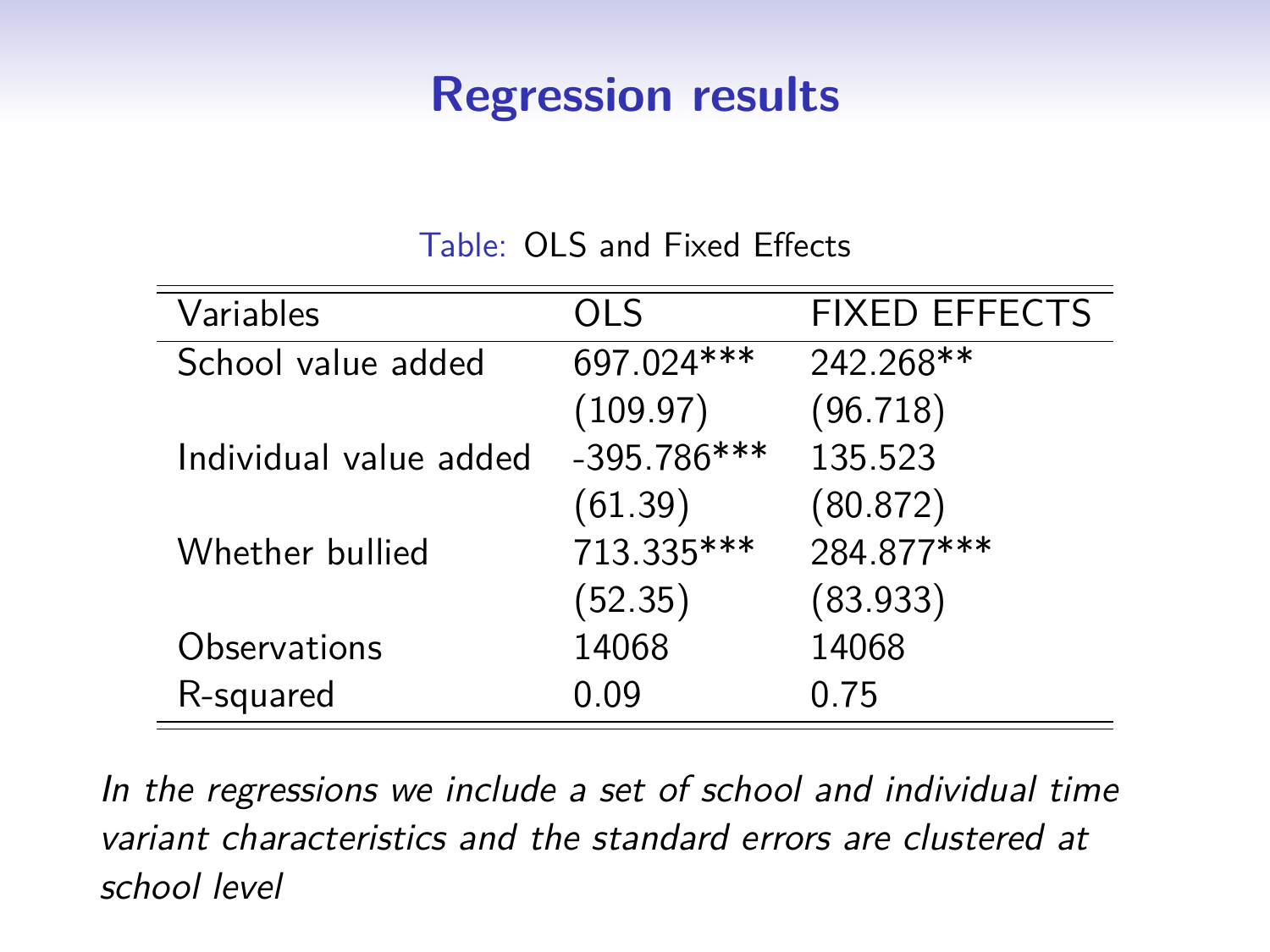# **Conclusions 1**

- Time-varying characteristics explain a minimum part of the variation of emotional disengagement.
- Most of it is explained by the individual effects and therefore by a stock of individual characteristics fixed over the time considered.
- We find a clear result when using our models which control for unobserved individual heterogeneity.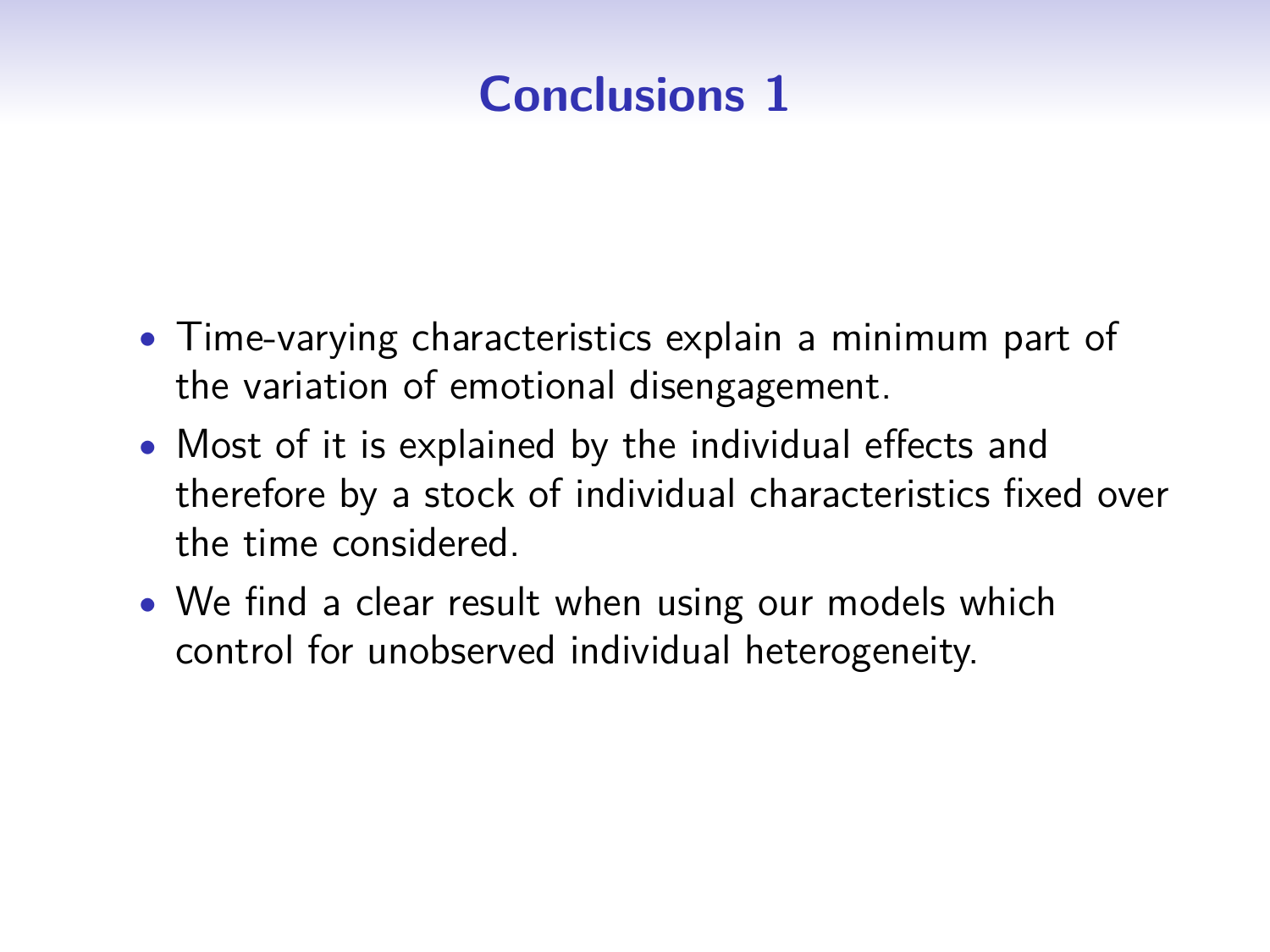# **Conclusions 2**

- Pupils who are attending schools that are improving their academic performance, as measured by their value added scores, are less emotionally engaged.
- No relationship between the change in individual value added and emotional engagement.
- What affects the attitude towards school is not the individual change in effort but a change at school level.